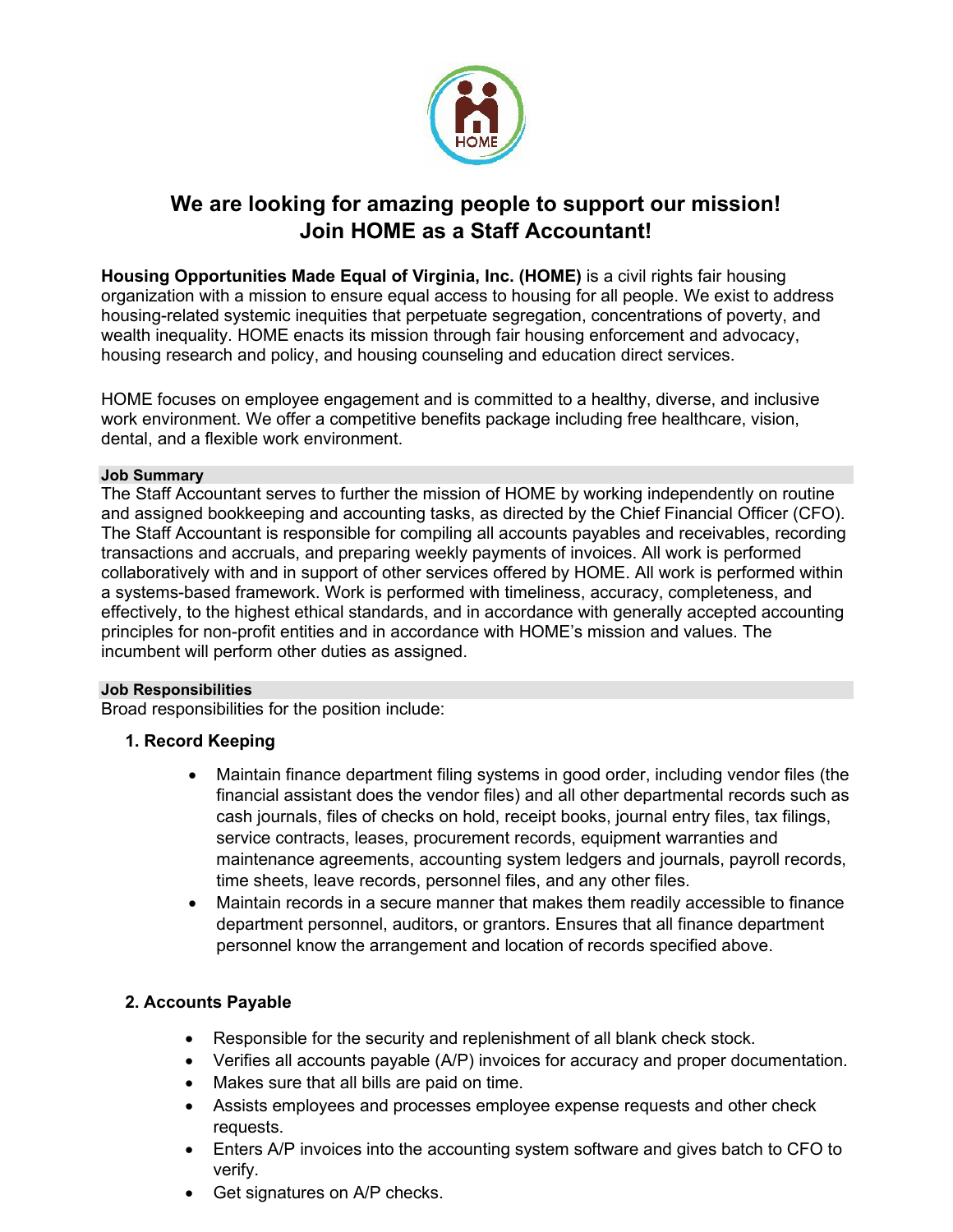- Supervises the release of all A/P checks.
- Process Credit Card Receipts/Requisitions

## **3. General Accounts Receivables and Mortgage Loan Receivables**

- Assists in keeping client accounts receivable (A/R) information for all down-payment assistance programs current, including Access database and accounting system software.
- Works with the Finance Manager to make sure A/R mortgage accounts stay in balance with subsidiary ledgers.
- Keeps all cash receipts current in and accounting system software and excel spreadsheet by making entries no less than weekly.
- Reviews, reconciles and records payments received by electronic funds transfer (EFT), PayPal, or credit card.
- Makes bank deposits (Remote Deposit) at least weekly.

## **4. Travel Expenditures, Reports and Reconciliations**

- Receives and processes travel requests from employees.
- Issues all travel advance checks.
- Reconciles all travel expense reports.
- Reconciles all general ledgers travel advance accounts.
- Applies federal travel regulations, and advance approval, as applicable.
- Makes travel arrangements as requested.

## **5. Other Duties, As Assigned**

- Assist with entering budgets into spreadsheets and accounting system software.
- Responds to requests for special reports, trouble-shooting system issues or thinking out new processes.
- Responds to special audit requests.
- Assists with year-end audit schedules.
- Assists in pulling audit documentation and re-file as needed.
- Assists in preparing some of the payroll reports for the 990.

#### **Job Qualifications**

An associate degree from an accredited college or university in Accounting or Finance plus one to two years of accounting experience in a non-profit environment. Bachelor's Degree in accounting or finance preferred. Proficient with Windows, Outlook, internet access and MS Office Suite including Word, Excel, and SharePoint. Experience with proprietary software such as MIP preferred. The candidate must demonstrate experience in knowledge of accounting theory and practices for non-profits. Able to perform general bookkeeping functions including double-entry accounting (debits, credits), and reconciliations. Understands the chart of accounts, trial balance, and balance sheet.

In addition, all employees of HOME are expected to meet these general qualifications:

- Strong commitment to social justice
- Excellent oral and written communication skills
- The ability to communicate complex issues, data, and concepts clearly
- The ability to function effectively within and/or high performance, cross divisional work teams
- The ability to coordinate key program activities across programs